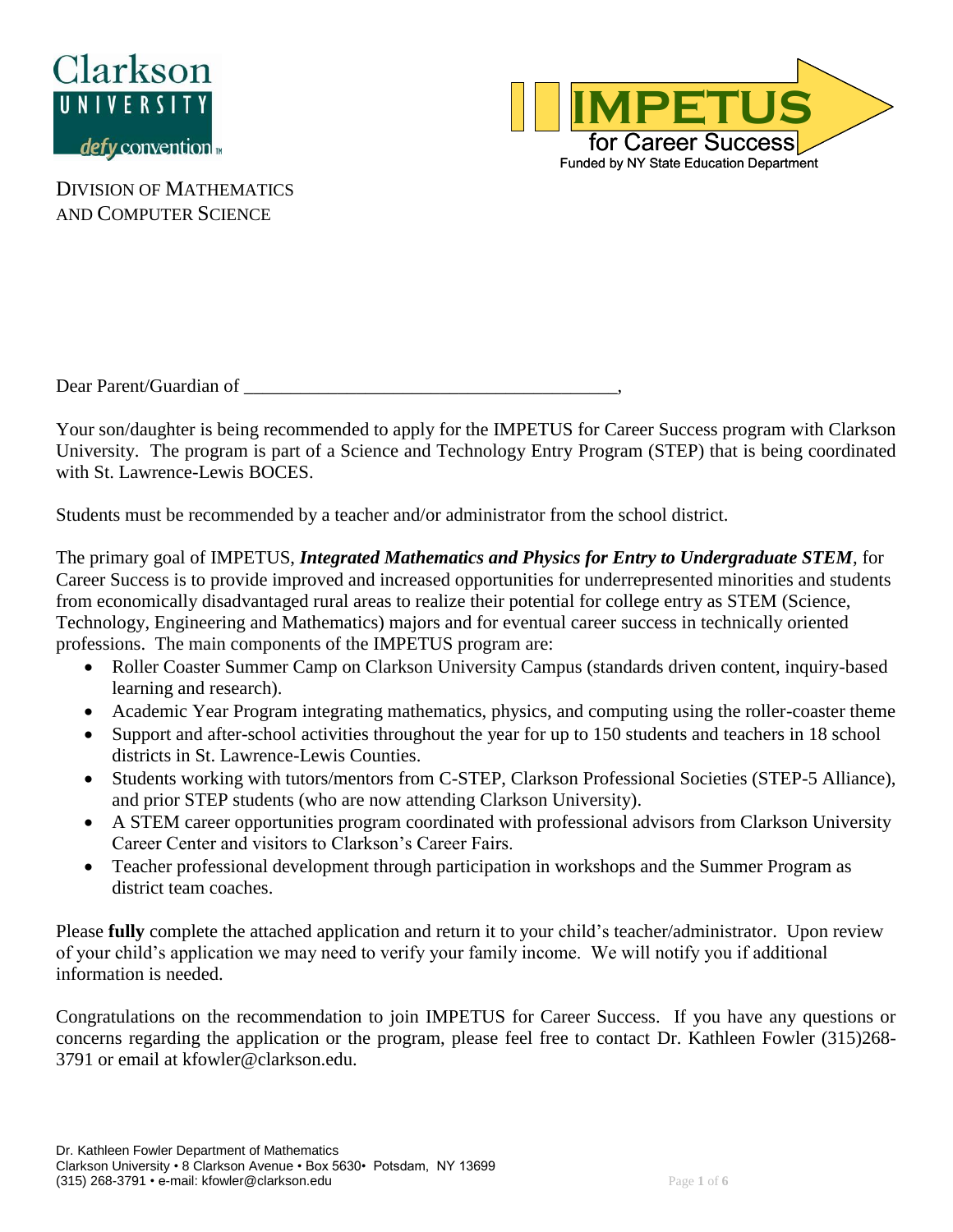



# **2015-2020 STEP (IMPETUS) Application**

| $3 - 2020$ of Eq. (liver Eq. Co) Application<br>To be kept on file, subject to review by SED (State Education Department)<br><b>Student Name:</b>    |
|------------------------------------------------------------------------------------------------------------------------------------------------------|
|                                                                                                                                                      |
|                                                                                                                                                      |
| <b>School District Name:</b><br><u> 2000 - Jan James James Barnett, amerikan bisa di sebagai pertama dan bagian pertama dan pertama di sebagai p</u> |
| Telephone Number: (                                                                                                                                  |
| NYS resident?<br>$\vert$ Yes<br>N <sub>o</sub><br>Number of members in household:                                                                    |
| Last 4 digits of student Social Security Number:<br>$XXX-XX-$                                                                                        |
| Parent/Guardian Name(s):<br><u> 1989 - Andrea Station Andrea Station (m. 1989)</u>                                                                   |
| Parent/Guardian Address:<br><u> 1980 - Johann Barbara, martxa amerikan bashkar (</u>                                                                 |
|                                                                                                                                                      |
| Parent E-mail Address:<br><u> 1989 - Johann Stoff, amerikansk politiker (d. 1989)</u>                                                                |
| Cell/Work Number<br>Daytime Telephone Number:<br>$\sqrt{2}$<br>$\lambda$                                                                             |
| Gender:<br>Male<br>Female                                                                                                                            |
| African-American*<br>Ethnicity:<br>Asian/Pacific Islander<br>Hispanic/Latino                                                                         |
| Native American Indian/Alaskan Native<br>Caucasian<br>Other                                                                                          |
| *(Includes all individuals of African decent)                                                                                                        |
|                                                                                                                                                      |

*Student report cards must also be kept on file for all terms the student participates in STEP.*

School District Name: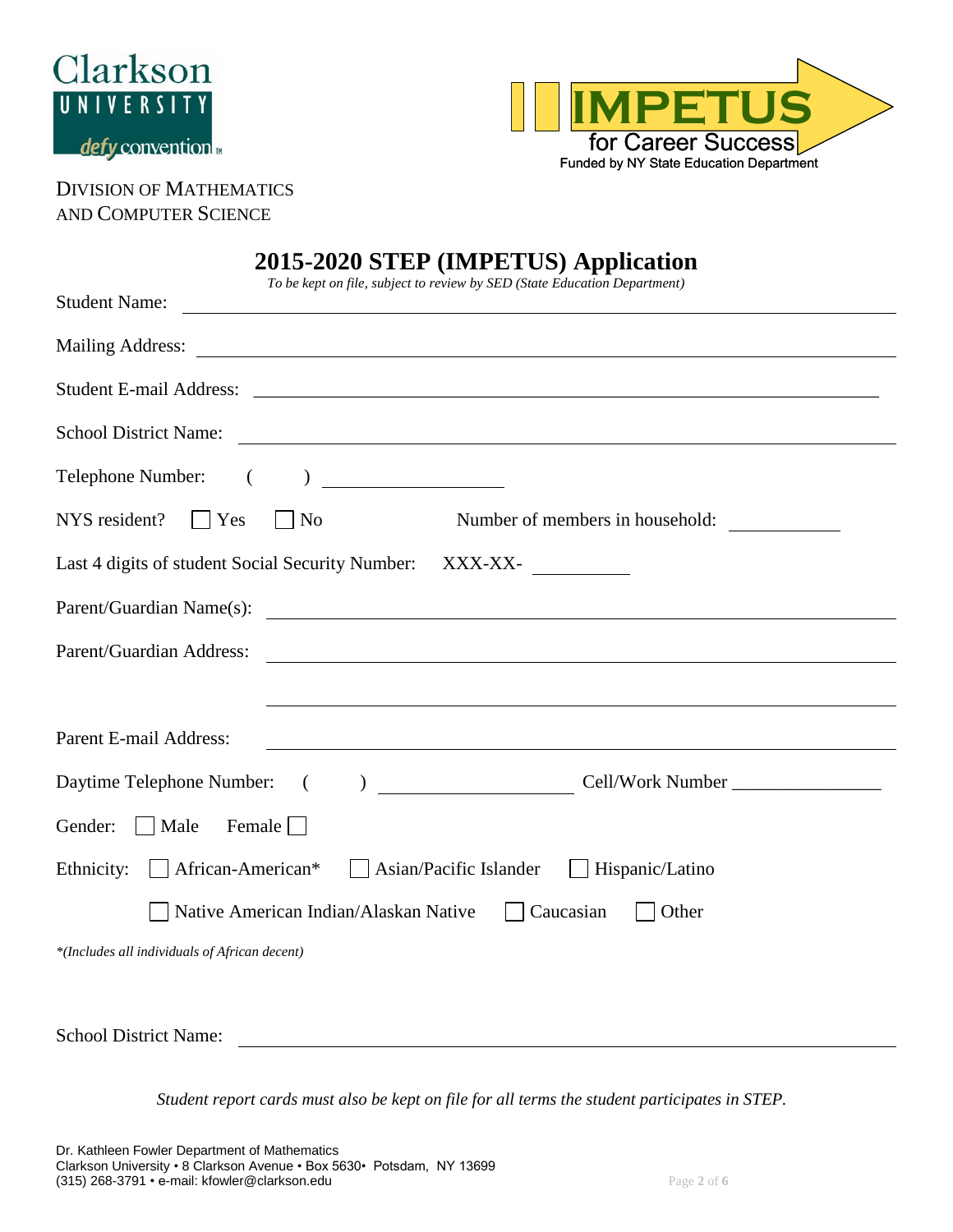



DIVISION OF MATHEMATICS AND COMPUTER SCIENCE

#### **Participation Signatures**

|                          | agree to participate in the Science and Technology Program (STEP) at<br>Clarkson University. As a participant, I will be on time and attend all activities as scheduled. I understand<br>that my signature on this document constitutes an agreement between myself and Clarkson University. |
|--------------------------|----------------------------------------------------------------------------------------------------------------------------------------------------------------------------------------------------------------------------------------------------------------------------------------------|
| <b>Student Signature</b> | Date                                                                                                                                                                                                                                                                                         |
|                          |                                                                                                                                                                                                                                                                                              |

| I(we)<br><u> 1980 - Johann Barbara, martin a</u>                                                                                               |                                 |  |  |  |
|------------------------------------------------------------------------------------------------------------------------------------------------|---------------------------------|--|--|--|
| Name(s) of parent/guardian                                                                                                                     | Name of Student                 |  |  |  |
| To participate in the Science and Technology Entry Program (STEP) at Clarkson University.                                                      |                                 |  |  |  |
| I (we) authorize Clarkson University to obtain and review school records. I (we) understand that all<br>information will be kept confidential. |                                 |  |  |  |
| Parent/Guardian Signature                                                                                                                      | Date                            |  |  |  |
| Parent/Guardian Signature                                                                                                                      | Date                            |  |  |  |
|                                                                                                                                                |                                 |  |  |  |
|                                                                                                                                                |                                 |  |  |  |
| hereby certify that_                                                                                                                           | is free/reduced lunch eligible. |  |  |  |
| <b>School District Official</b>                                                                                                                | Name of Student                 |  |  |  |
|                                                                                                                                                |                                 |  |  |  |
| Signature School District Official                                                                                                             | Date                            |  |  |  |
|                                                                                                                                                |                                 |  |  |  |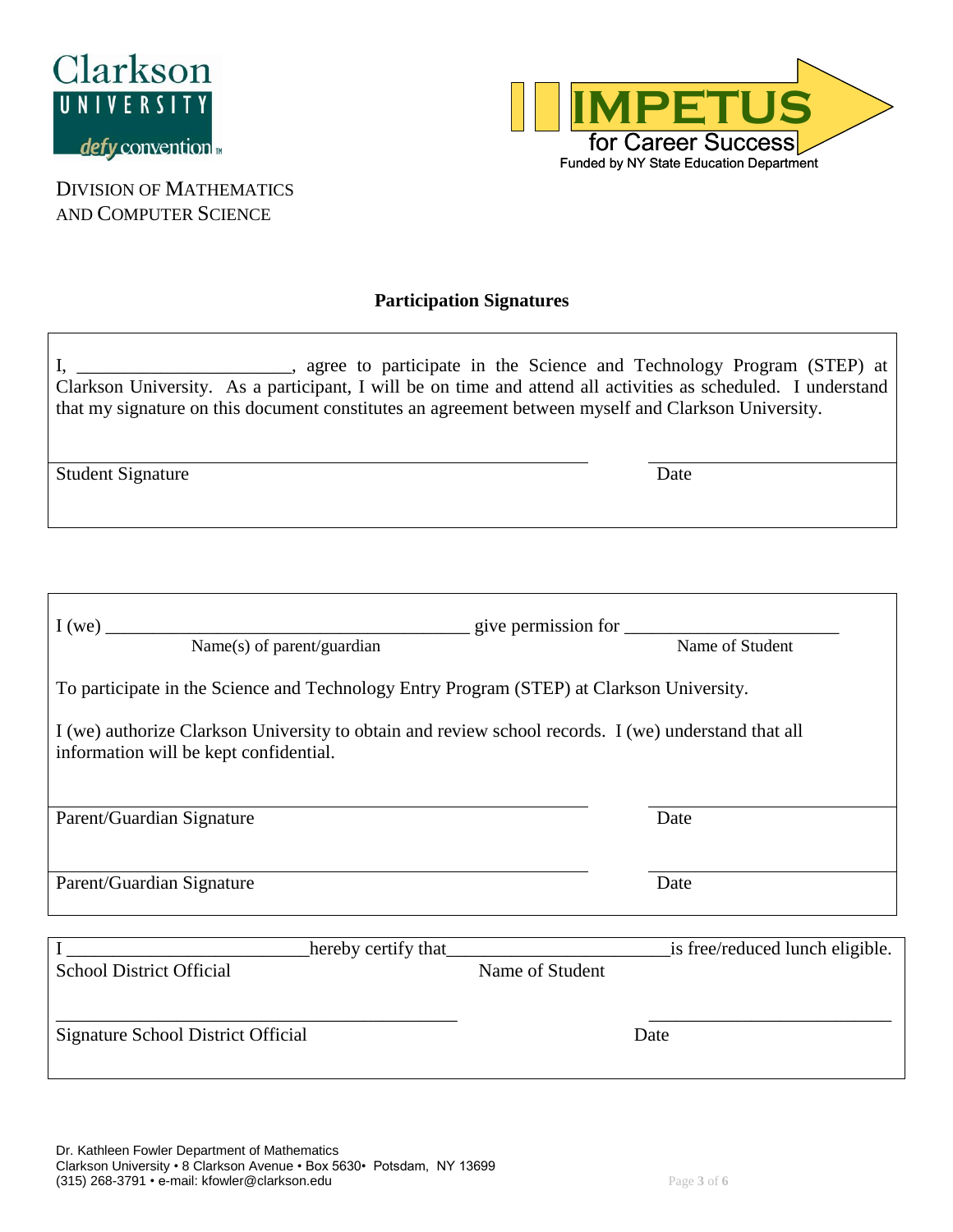



#### **EMERGENCY MEDICAL PERMISSION**

**PURPOSE**: To enable parents to authorize emergency treatment for students who become ill or injured, when parents cannot be reached.

| Student's Name:                                                                                                                                                                                                                                                                                                                                                                                    | <u> 1980 - Johann Barbara, martin d</u>                                                                         | Date of Birth:         |                                                                                                                                                                                                                                                                                                                                                                                                                                  |  |
|----------------------------------------------------------------------------------------------------------------------------------------------------------------------------------------------------------------------------------------------------------------------------------------------------------------------------------------------------------------------------------------------------|-----------------------------------------------------------------------------------------------------------------|------------------------|----------------------------------------------------------------------------------------------------------------------------------------------------------------------------------------------------------------------------------------------------------------------------------------------------------------------------------------------------------------------------------------------------------------------------------|--|
| <b>Student's Home Address:</b>                                                                                                                                                                                                                                                                                                                                                                     |                                                                                                                 |                        |                                                                                                                                                                                                                                                                                                                                                                                                                                  |  |
|                                                                                                                                                                                                                                                                                                                                                                                                    |                                                                                                                 |                        |                                                                                                                                                                                                                                                                                                                                                                                                                                  |  |
| Parent/Guardian Home Phone:<br>€                                                                                                                                                                                                                                                                                                                                                                   |                                                                                                                 | <b>Business Phone:</b> |                                                                                                                                                                                                                                                                                                                                                                                                                                  |  |
| Parent/Guardian Other Phone(s):                                                                                                                                                                                                                                                                                                                                                                    | $\overline{\phantom{a}}$                                                                                        |                        | $\overline{\phantom{a}}$ . The contract of $\overline{\phantom{a}}$ , $\overline{\phantom{a}}$ , $\overline{\phantom{a}}$ , $\overline{\phantom{a}}$ , $\overline{\phantom{a}}$ , $\overline{\phantom{a}}$ , $\overline{\phantom{a}}$ , $\overline{\phantom{a}}$ , $\overline{\phantom{a}}$ , $\overline{\phantom{a}}$ , $\overline{\phantom{a}}$ , $\overline{\phantom{a}}$ , $\overline{\phantom{a}}$ , $\overline{\phantom{a$ |  |
| <b>Family Doctor Name:</b>                                                                                                                                                                                                                                                                                                                                                                         | <u> 1989 - Johann John Stone, mars et al. 1999 - John Stone Barnett, fransk skrivetsk skrivetske staten i s</u> | Doctor Phone:          | <u>and a state of the state of the state of the state of the state of the state of the state of the state of the s</u>                                                                                                                                                                                                                                                                                                           |  |
| <b>Family Dentist Name:</b>                                                                                                                                                                                                                                                                                                                                                                        |                                                                                                                 | Dentist Phone:         |                                                                                                                                                                                                                                                                                                                                                                                                                                  |  |
| In the event reasonable attempts to contact me at the above phone numbers have been unsuccessful, please contact one of the<br>following:                                                                                                                                                                                                                                                          |                                                                                                                 |                        |                                                                                                                                                                                                                                                                                                                                                                                                                                  |  |
| <b>NAME</b>                                                                                                                                                                                                                                                                                                                                                                                        | PHONE NUMBER                                                                                                    |                        | RELATIONSHIP TO CHILD                                                                                                                                                                                                                                                                                                                                                                                                            |  |
|                                                                                                                                                                                                                                                                                                                                                                                                    |                                                                                                                 |                        |                                                                                                                                                                                                                                                                                                                                                                                                                                  |  |
| If those attempts have been unsuccessful, I hereby give my consent for the administration of any treatment deemed necessary by the<br>emergency room physician or dentist. This authorization does not cover major surgery unless the medical opinions or two other<br>licensed physicians or dentists, concurring in the necessity of such surgery, are obtained BEFORE the surgery IS PERFORMED. |                                                                                                                 |                        |                                                                                                                                                                                                                                                                                                                                                                                                                                  |  |
| Does student have allergies: $Yes \Box$                                                                                                                                                                                                                                                                                                                                                            | If yes list:<br>$\mathrm{No}$                                                                                   |                        |                                                                                                                                                                                                                                                                                                                                                                                                                                  |  |
|                                                                                                                                                                                                                                                                                                                                                                                                    |                                                                                                                 |                        |                                                                                                                                                                                                                                                                                                                                                                                                                                  |  |
|                                                                                                                                                                                                                                                                                                                                                                                                    |                                                                                                                 |                        |                                                                                                                                                                                                                                                                                                                                                                                                                                  |  |
| Dr. Kathleen Fowler Department of Mathematics                                                                                                                                                                                                                                                                                                                                                      |                                                                                                                 |                        |                                                                                                                                                                                                                                                                                                                                                                                                                                  |  |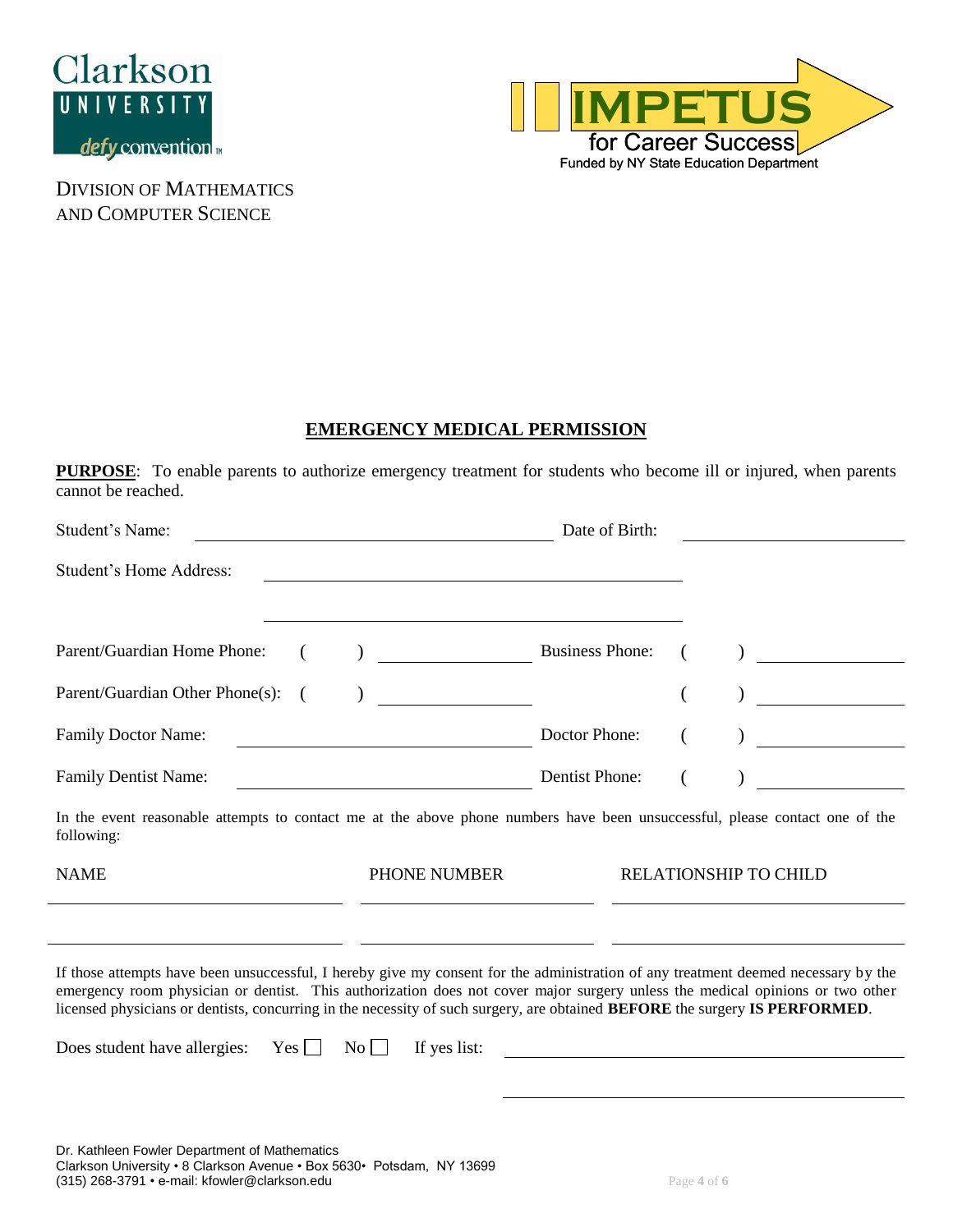



| Please list any or all medications taken by student: | Time: | Dosage: |
|------------------------------------------------------|-------|---------|
|                                                      | Time: | Dosage: |
|                                                      | Time: | Dosage: |
| <b>Signature of Parent</b>                           | Date  |         |

### *STUDENT PHOTOGRAPHS/VIDEOTAPES*

#### Dear Parent/Guardian:

Periodically, student photographs or videotapes are requested for use by the press and other news media, and also by the BOCES web site designer, in order to feature an educational program or topic concerning our schools. Such photographs or videotapes will not be provided without your permission.

Please complete the form below.

You may request to change your permission status at any time by submitting a revised form.

Thank you for your cooperation.

Dr. Kathleen Fowler Director of Clarkson STEP Program, Clarkson University

#### **Please Check only ONE Item:**

[ ] I give permission for the release of my photographs/videotapes to the media or to the BOCES or Clarkson University web site designer for print, broadcast, or other publication purposes.